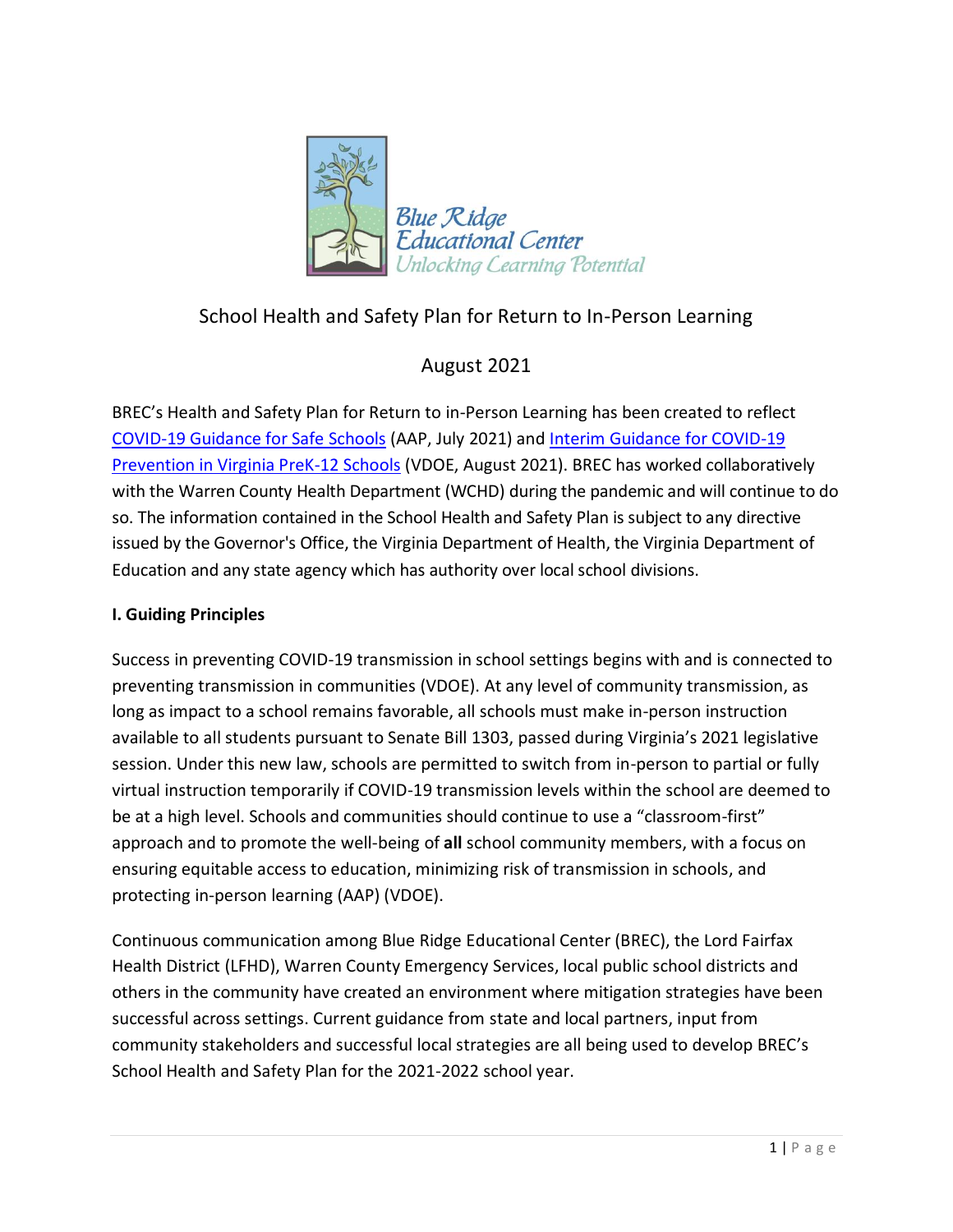### II. **Promoting Behaviors that Reduce the Spread of COVID-19**

BREC's Health and Safety Plan includes multiple prevention strategies on each of the following safety recommendations established by the Centers for Disease Control and Prevention (CDC). Vaccination, masks, and physical distancing should be prioritized. Adherence to appropriate prevent strategies is necessary for the health and safety of BREC's school community. Signs and messaging will be posted throughout the school to promote behaviors that reduce the spread of illness.

Key Prevention Strategies outlined by the Virginia Department of Education:

- Promoting vaccination and immunizations
- Consistent and correct wearing of masks
- Modifying facilities to allow for physical distancing
- Screening testing
- Handwashing and respiratory etiquette
- Cleaning and maintaining healthy facilities, including improving ventilation
- Contact tracing in combination with isolation and quarantine
- Staying home when sick and getting tested
- Appropriate accommodations for children with disabilities with respect to health and safety policies
- Coordination with state and local health officials

### **III. Vaccination & Immunizations**

BREC will work with the Lord Fairfax Health District to distribute adequate and timely COVID-19 vaccination resources for the whole school community. School entrance physicals and immunization requirements for admission to school remain unchanged for the 2021-22 school year. It is vital that all students receive required immunizations, including those which have been delayed as a result of the pandemic. Families are encouraged to make appointments with their pediatrician or primary care provider as soon as possible. To align with recommendations of the CDC's Advisory Committee on Immunization Practices, the 2020 General Assembly passed [House Bill 1090](https://lnks.gd/l/eyJhbGciOiJIUzI1NiJ9.eyJidWxsZXRpbl9saW5rX2lkIjoxMDIsInVyaSI6ImJwMjpjbGljayIsImJ1bGxldGluX2lkIjoiMjAyMTA3MTkuNDM0MTA2MzEiLCJ1cmwiOiJodHRwczovL2xpcy52aXJnaW5pYS5nb3YvY2dpLWJpbi9sZWdwNjA0LmV4ZT8yMDErZnVsK0NIQVAxMjIzIn0.d8G7YoNbKb07c0-HZjJothDJlS4H6AAlSdEhCkCZICI/s/1016887535/br/109529919086-l) amending Virginia's immunization requirements for attending public and private schools. BREC will make all efforts to provide families with information regarding the new immunization requirements and to work with the local health department to support student immunization needs. The VDOE has launched a new website which includes health return to school information and immunization information: <https://www.vdh.virginia.gov/backtoschool/>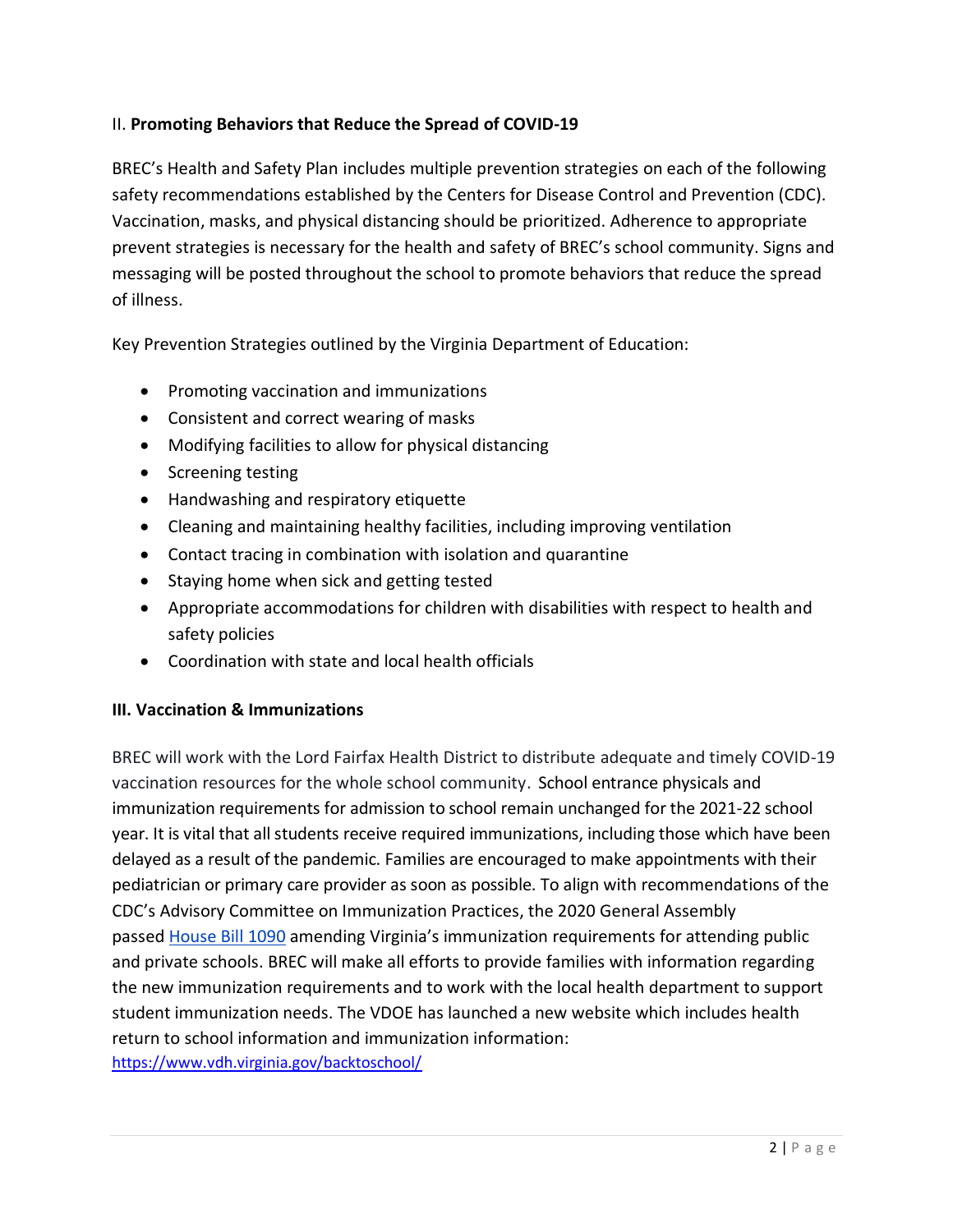### **IV. Universal Face Coverings**

To reduce the risk of transmission of COVID-19 and to ensure that BREC can remain open and safe for all members of the school community all students, school staff members and visitors older than 2 years must wear an appropriately fitted face mask while indoors at school (unless medical or developmental conditions prohibit use).

The AAP recommends universal masking in school at this time for the following reasons:

- a significant portion of the student population is not eligible for vaccination
- protection of unvaccinated individuals from COVID-19 and to reduce transmission
- lack of a system to monitor vaccine status among students, teachers and staff
- in the absence of schools being able to conduct this monitoring, universal masking is the best and most effective strategy to create consistent messages, expectations, enforcement, and compliance without the added burden of needing to monitor vaccination status
- possibility of low vaccination uptake within the surrounding school community
- continued concerns for variants that are more easily spread among children, adolescents, and adults

Due to the circulating and highly contagious Delta variant, the CDC recommends universal indoor masking by all students (age 2 and older), staff, teachers, and visitors to K-12 schools, regardless of vaccination status (CDC, August 2021).

Note: Universal face covering practices are intended to be temporary and will be reviewed at least every quarter **with a goal of keeping students safe and physically present in school.** During times of substantial or high levels of community transmission or increasing trends in outbreaks, particularly if vaccination coverage is low, BREC will implement universal indoor masking until data indicates transmission has declined.

A this time, the CDC [federal order requiring masks be worn on public transportation](https://lnks.gd/l/eyJhbGciOiJIUzI1NiJ9.eyJidWxsZXRpbl9saW5rX2lkIjoxMDYsInVyaSI6ImJwMjpjbGljayIsImJ1bGxldGluX2lkIjoiMjAyMTA3MjEuNDM1MDg2MjEiLCJ1cmwiOiJodHRwczovL3d3dy5jZGMuZ292L3F1YXJhbnRpbmUvbWFza3MvbWFzay10cmF2ZWwtZ3VpZGFuY2UuaHRtbCJ9.icJexQAxauUSgiQiC9nIGj_o54dWrZeHi0iwBQbDGa4/s/1016887535/br/109699405796-l) remains in effect, and applies to buses operated by Virginia schools.

### **V. Physical Distancing**

Physical distancing should be maximized to the greatest extent possible but should not reduce in-person learning to keep a minimum distance requirement. Physical distancing at BREC shall be practiced in accordance with current guidance from the Centers for Disease Control and Prevention (CDC). Students should be at least 3 feet apart combined with indoor mask wearing. During high transmission, a minimum of 6 feet distance standard for middle and high school. All volunteers for the school must be approved by the administrator and will be subject to all guidelines for students and staff.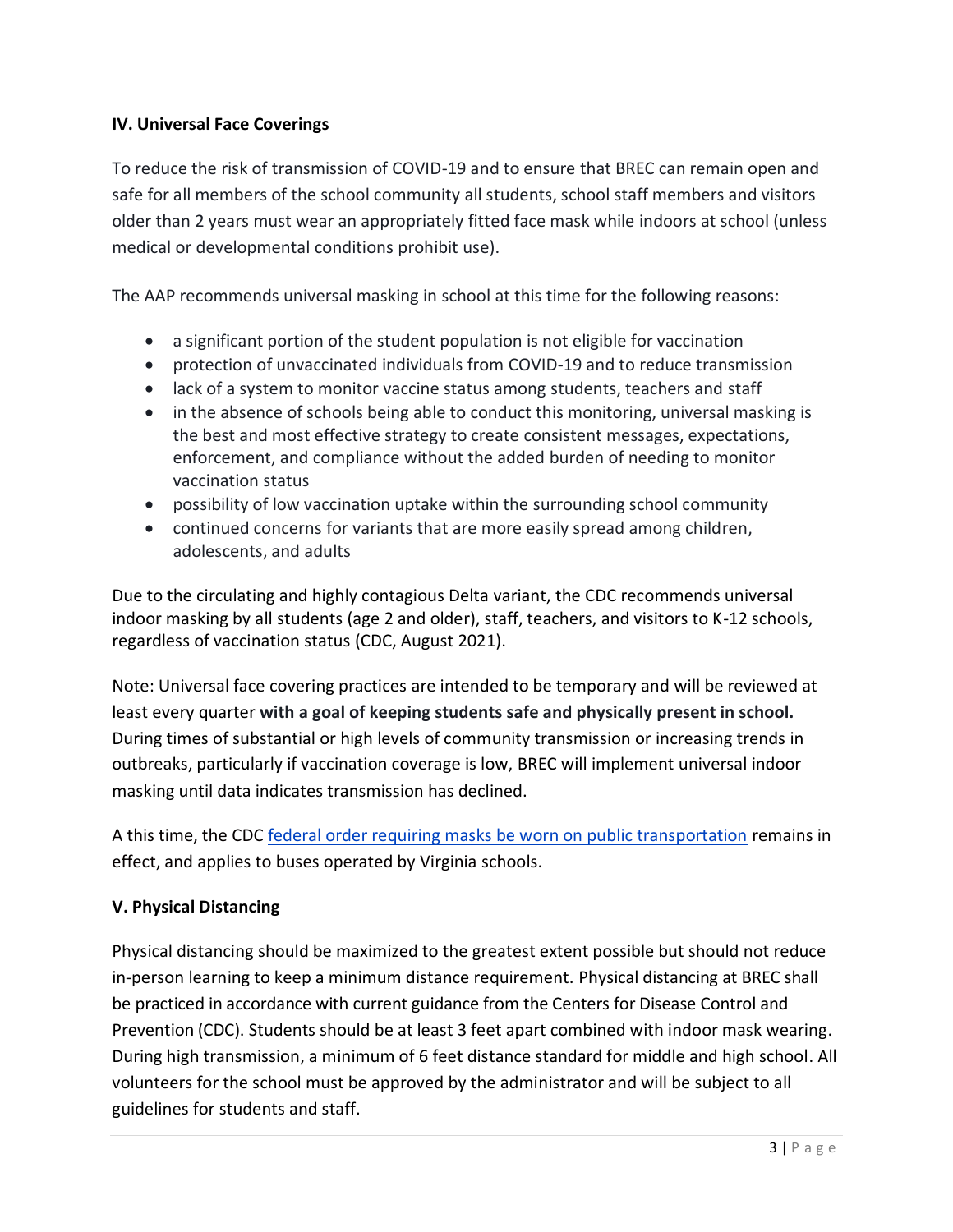### **VI. Daily Health Screening**

Universal screening upon entry to school for all school students, staff member and visitors will remain in effect when community transmission is at moderate, substantial, or high levels. Screening testing can help promptly identify and isolate cases. This can help reduce the risk to students, teachers and staff, and controlling outbreaks before they expand can help limit any disruption to in-person education. Screening testing can also be used to help evaluate and adjust prevention strategies and provide added protection for schools that are not able to provide optimal physical distance between students.

Staff and students are to monitor for COVID-19 symptoms daily and are required to stay home if exhibiting any symptoms. If an individual can answer YES to ANY of the screening questions before arriving, they should stay home and not enter the building.

The daily symptom checklist includes the following questions:

- A fever (100.0 $\degree$ F or higher) or a sense of having a fever?
- Gastrointestinal issues -- diarrhea, indigestion that cannot be attributed to another health condition?
- A cough that cannot be attributed to another health condition?
- Shortness of breath that cannot be attributed to another health condition?
- Chills that cannot be attributed to another health condition?
- A sore throat that cannot be attributed to another health condition?
- Muscle aches (myalgia) that cannot be attributed to another health condition or specific activity (such as physical exercise)?

#### **VII. Personal Hygiene Protocols**

Hand washing is a proven strategy to prevent the spread of viruses. Students, staff, and volunteers will be encouraged, and at times required, to wash hands with soap and water. Hand sanitizing dispensers will be located throughout the building where sinks and other hand washing facilities are not readily available.

Students, staff and visitors are asked to:

• Encourage individuals to cover their mouth and nose with a tissue when they cough or sneeze, place the used tissue in the opened-top wastebasket, and then wash their hands;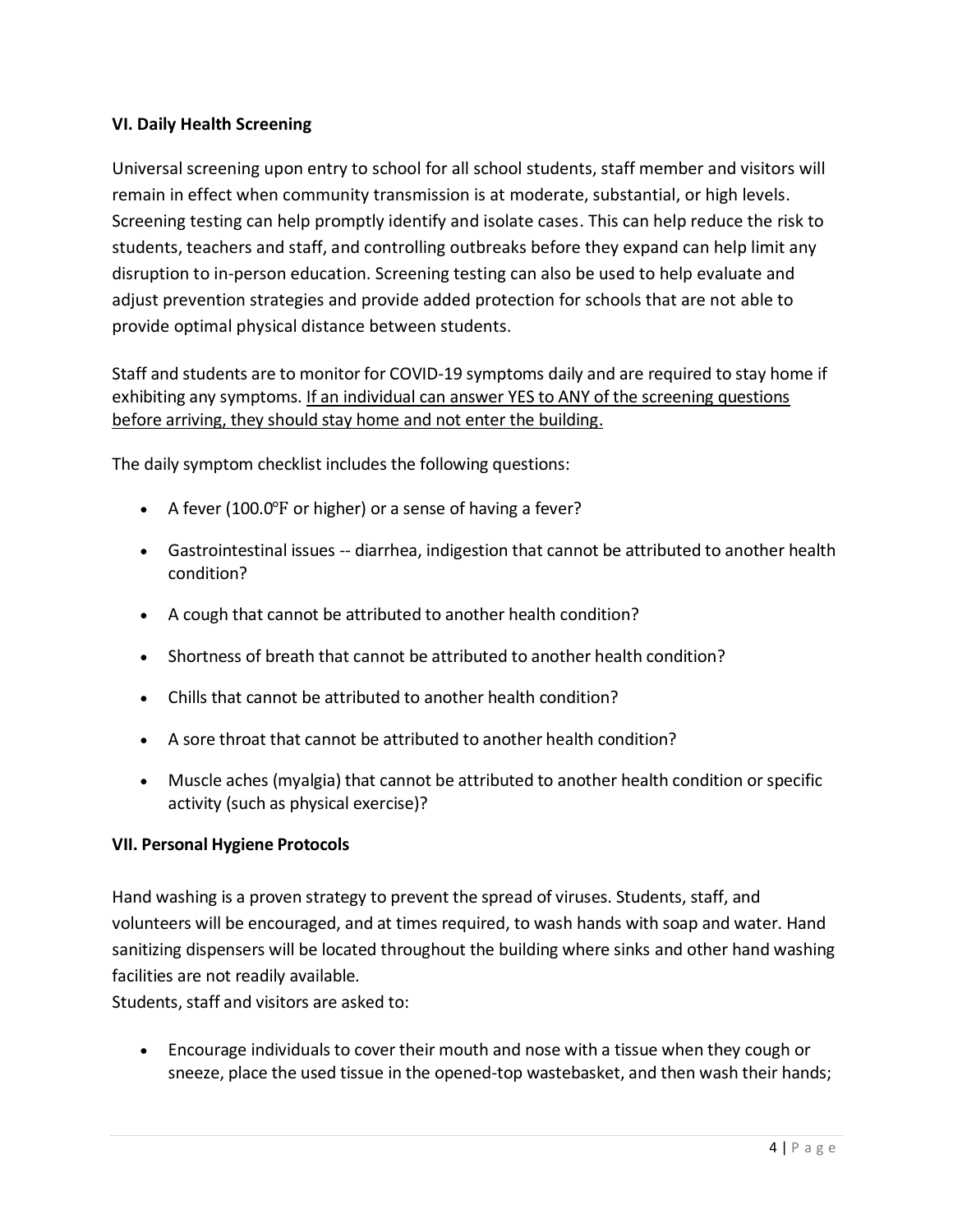- If tissues are unavailable, encourage individuals to cough or sneeze into the upper sleeve or elbow, not onto their hands; then they should wash their hands;
- Wash hands often with soap and water for 20 seconds. If soap and water are not available, use an alcohol-based hand rub with at least 60% ethanol or 70% isopropanol alcohol content and rub until the contents are dry; **<https://www.cdc.gov/coronavirus/2019-ncov/hcp/hand-hygiene.html>**
- Encourage individuals to avoid close contact with people who are sick;
- Staff, students, and volunteers are instructed not to come to work or school if they are feeling ill.

#### **VIII. Clean and Maintain Healthy Facilities**

Cleaning and Disinfecting of frequently touched surfaces (e.g. door handles, sinks, desk tops, classroom equipment) will be conducted at least daily or between each use as much as possible. The use of shared objects will be limited. Additionally, a schedule for increased cleaning and disinfecting will be followed. Cleaning products should not be used near children, and staff should ensure that there is adequate ventilation when using these products to prevent children or themselves from inhaling toxic fumes. If there has been someone who tested positive for COVID-19 in the school within the last 24 hours, the space shall be cleaned AND disinfected.

BREC follows the [guidelines issued by the CDC a](https://www.cdc.gov/coronavirus/2019-ncov/community/reopen-guidance.html)nd uses the Environmental Protection Agency (EPA) approved disinfectants. Special attention has been given to ensure that updated guidelines are followed, and the CDC website is closely monitored for changing information. The school administrator and custodial staff will work together in determining any additional needs for the building.

- 1. In accordance with CDC guidance, hand sanitizer, containing a minimum of 60 percent ethanol alcohol, will be strategically placed throughout the school.
- 2. Sharing supplies will be kept to a minimum.
- 3. Commonly touched areas of any classroom or other location throughout the school building will be cleaned and sanitized by school staff throughout the school day.

Ventilation: BREC has taken measure to assure that the ventilation system is operating properly and the circulation of outside air is done at the maximum extent possible. This will be continuously monitored. BREC will increase the amount of outside air into buildings prior to occupancy, and post occupancy for the building and for each classroom. In addition, all classrooms and common areas will be equipped with an air purifier that uses HEPA filtration.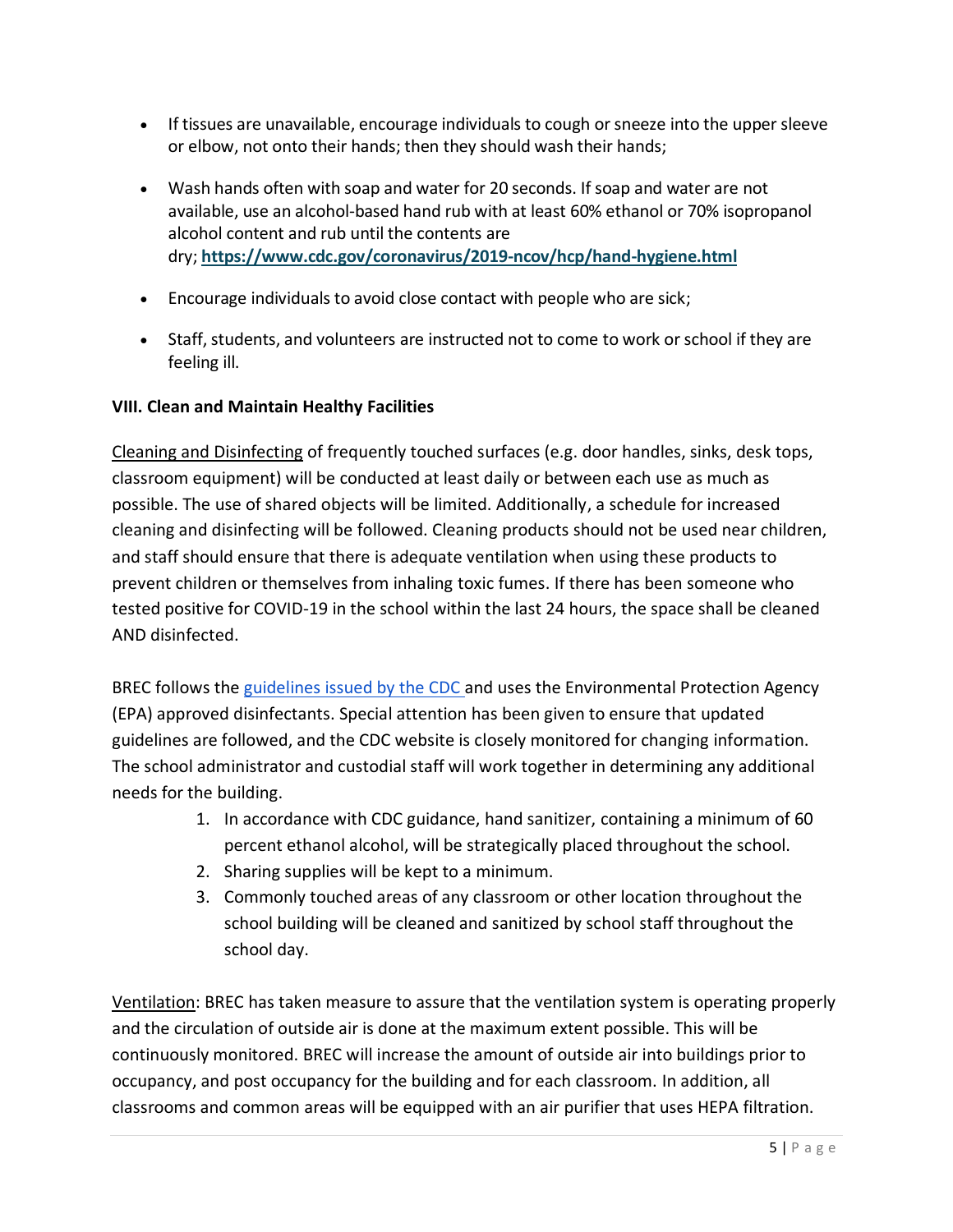### **VI. Contact Tracing, Quarantine and Staying Home When Sick**

Students and staff who test positive for COVID-19 or have been i[n close contact](https://www.cdc.gov/coronavirus/2019-ncov/community/schools-childcare/contact-tracing.html) with someone with a COVID-19 positive case should get tested within 3-5 days of exposure and quarantine or isolate in accordance with [current guidance](https://www.cdc.gov/coronavirus/2019-ncov/if-you-are-sick/quarantine.html) from the Centers for Disease Control and Prevention (CDC). Parents, students and staff members are to consult with a school administrator regarding isolation/quarantine requirements. The school administrators should be prepared to work with local health departments on contact tracing, review risk communication plans with the local health department, and be prepared to explain to families and staff what prevention measures are in place and what the plan is if there is a case or outbreak in the school.

Any student or staff member who has symptoms of infectious illness, such as influenza (flu) or COVID-19 should stay home from school and see a healthcare provider for testing and care. At all levels of community transmission, schools should continue to offer referrals to diagnostic testing to any student, teacher, or staff member who exhibits symptoms of COVID-19 at school or who has had a known exposure to someone with suspected or confirmed COVID-19, regardless of vaccination status or whether they have symptoms. At any time during the school year, BREC may require masking by students and staff if they experience any upper respiratory infection symptoms at school while waiting to be picked up or leave the school if universal masking practices are not being implemented.

#### **X. Coordination with Stakeholders and Officials**

BREC has established a tiered system of plans to mitigate the circumstances created by COVID-19. BREC is prepared to reduce in-person classes and/or determine if a school closure is needed and will do this in consultation with the LFHD and local placing school divisions. There is no hard and fast threshold for the employment of these strategies as there are a variety of factors used to interpret the data. Factors such as: What is the ongoing risk? What tools do we have to further mitigate risk? Is closure the best option? These factors will be explored by the LFHD, BREC and local placing school divisions before reduction/closure practices are employed. BREC's closure will not be contingent on Warren County Public Schools (or other school districts) closing. Additionally, it is impossible to eliminate all risk of infection. If the IEP team or parent(s) deem it is unsafe for a student to attend in-person, a decision can be made by the IEP team.